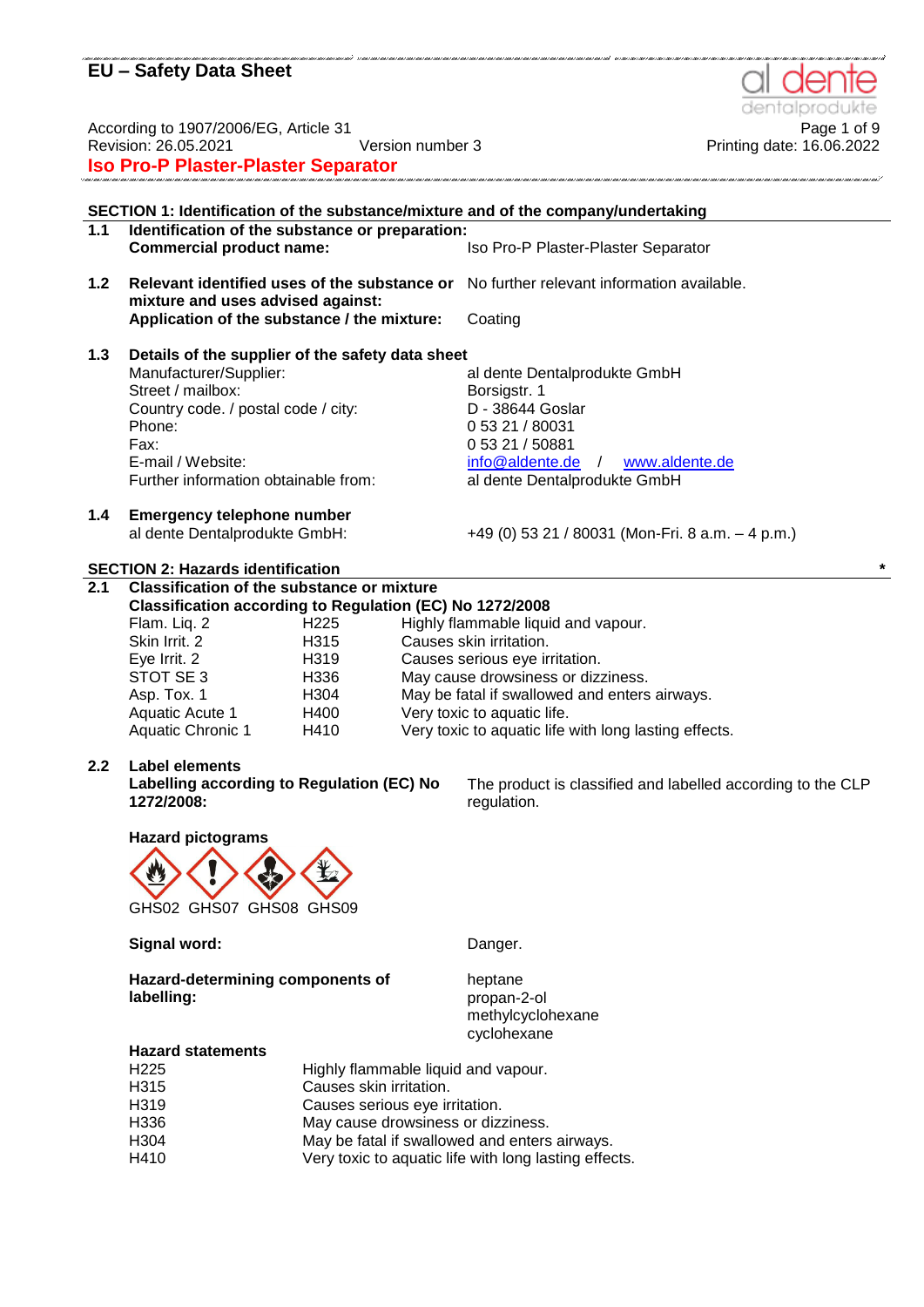denta

Printing date: 16.06.2022

According to 1907/2006/EG, Article 31<br>Printing date: 16.06.2022<br>Printing date: 16.06.2022 **Iso Pro-P Plaster-Plaster Separator**

## **Precautionary statements**

| P <sub>210</sub> | Keep away from heat, hot surfaces, sparks, open flames and other ignition sources.<br>No smoking.                                   |
|------------------|-------------------------------------------------------------------------------------------------------------------------------------|
| P <sub>241</sub> | Use explosion-proof [electrical/ventilating/lighting] equipment.                                                                    |
| P <sub>261</sub> | Avoid breathing mist/vapours/spray.                                                                                                 |
| P301+P310        | IF SWALLOWED: Immediately call a POISON CENTER/ doctor.                                                                             |
| P321             | Specific treatment (see on this label).                                                                                             |
| P331             | Do NOT induce vomiting.                                                                                                             |
| P303+P361+P353   | IF ON SKIN (or hair): Take off immediately all contaminated clothing. Rinse skin with<br>water [or shower].                         |
| P305+P351+P338   | IF IN EYES: Rinse cautiously with water for several minutes. Remove contact<br>lenses, if present and easy to do. Continue rinsing. |
| P362+P364        | Take off contaminated clothing and wash it before reuse.                                                                            |
| P405             | Store locked up.                                                                                                                    |

### **Labelling of packages where the contents do not exceed 125 ml Hazard pictograms**



GHS02 GHS07 GHS08 GHS09

Signal word **Danger** Danger **Hazard-determining components of labelling:** heptane propan-2-ol methylcyclohexane cyclohexane **Hazard statements** H304 May be fatal if swallowed and enters airways. **Precautionary statements** P301+P310 IF SWALLOWED: Immediately call a POISON CENTER/ doctor. P331 Do NOT induce vomiting. P405 Store locked up. **2.3 Other hazards: Results of PBT and vPvB assessment** PBT:<br>
VEXT:<br>
VEXT:<br>
VEXT:<br>
VEXT:<br>
Not applicable. Not applicable. **SECTION 3: Composition/information on ingredients 3.2 Chemical characterization:** Mixture. **Description:** The Mixture of substances listed below with non-hazardous **Description:** additions. **Dangerous components:** CAS: 67-63-0 EINECS: 200-661-7 Index number: 603-117-00-0 RTECS: NT 8050000 Reg.nr.: 01-2119457558-25 **propan-2-ol** Flam. Liq. 2, H225;  $\langle \rangle$  Eye Irrit. 2, H319; STOT SE 3, H336 25-50 %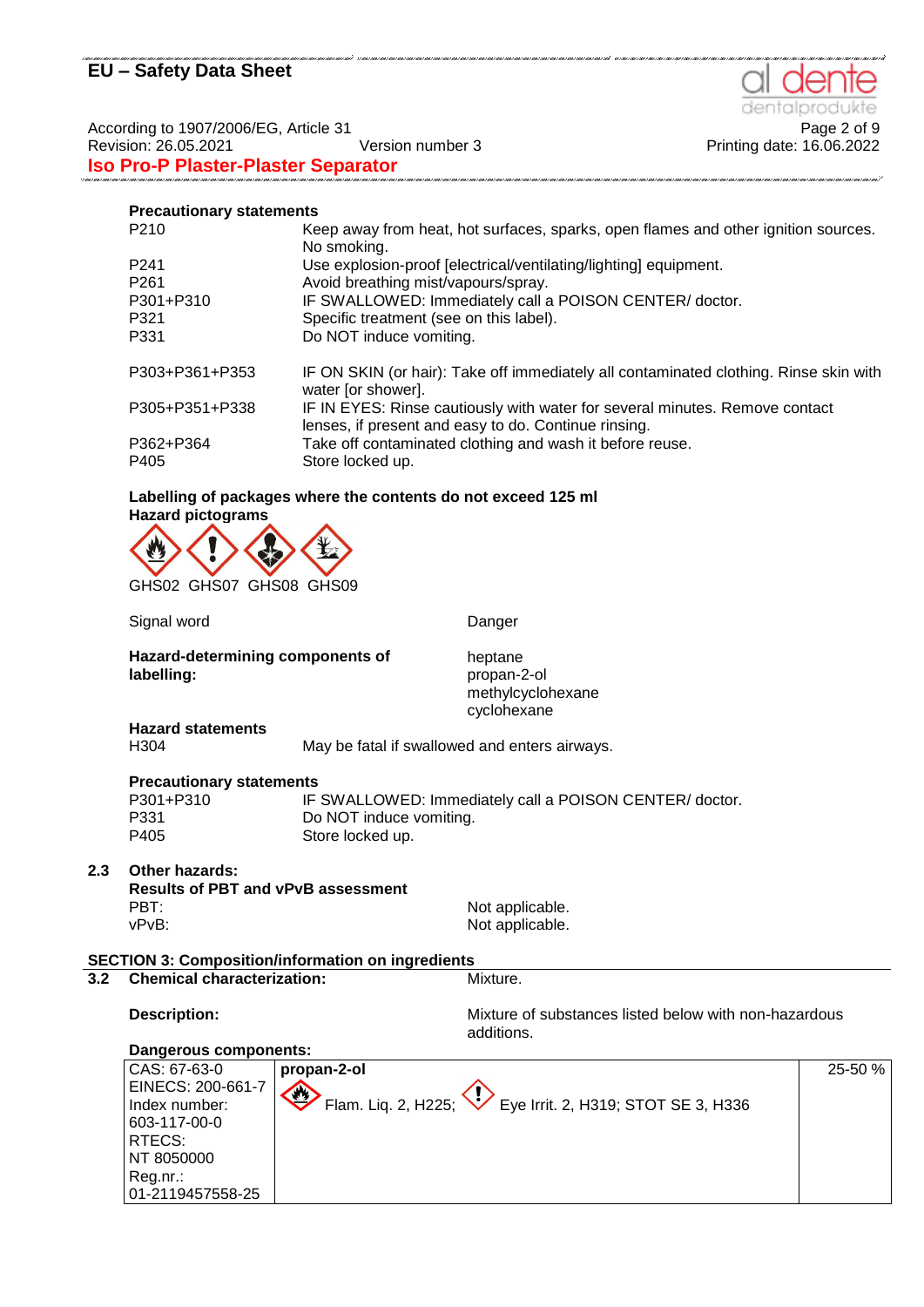dentalp te

According to 1907/2006/EG, Article 31<br>Page 3 of 9<br>Printing date: 16.06.2022<br>Printing date: 16.06.2022

**Iso Pro-P Plaster-Plaster Separator**

| CAS: 142-82-5     | heptane                                                                           | 10-25 %  |
|-------------------|-----------------------------------------------------------------------------------|----------|
| EINECS: 205-563-8 |                                                                                   |          |
| Index number:     | Flam. Liq. 2, H225; $\bigotimes$ Asp. Tox. 1, H304; $\bigotimes$ Aquatic Acute 1, |          |
| 601-008-00-2      |                                                                                   |          |
| RTECS:            | H400; Aquatic Chronic 1, H410; Skin Irrit. 2, H315; STOT SE 3, H336               |          |
| MI 7700000        |                                                                                   |          |
| CAS: 108-87-2     | methylcyclohexane                                                                 | 2,5-10 % |
| EINECS: 203-624-3 |                                                                                   |          |
| Index number:     | Flam. Liq. 2, H225; Asp. Tox. 1, H304; $\leftrightarrow$ Aquatic Chronic 2,       |          |
| 601-018-00-7      |                                                                                   |          |
| RTECS:            | H411; Skin Irrit. 2, H315; STOT SE 3, H336                                        |          |
| GV 6125000        |                                                                                   |          |
| CAS: 110-82-7     | cyclohexane                                                                       | 2,5-10 % |
| EINECS: 203-806-2 |                                                                                   |          |
| Index number:     | Flam. Liq. 2, H225; Asp. Tox. 1, H304; $\leftrightarrow$ Aquatic Acute 1,         |          |
| 601-017-00-1      |                                                                                   |          |
| RTECS:            | H400; Aquatic Chronic 1, 4410; Skin Irrit. 2, H315; STOT SE 3, H336               |          |
| GU 6300000        |                                                                                   |          |

na'i sena an macaasaa na macaasaa macaasaa macaasaa macaasaa macaasaa macaasaa macaasaa macaasaa macaasaa macaasaa san san

Additional information: For the wording of the listed risk phrases refer to section 16.

## **SECTION 4: First aid measures \***

| 4.1  | <b>Description of first aid measures</b>                                      |                                                                                                                                                    |
|------|-------------------------------------------------------------------------------|----------------------------------------------------------------------------------------------------------------------------------------------------|
|      | <b>After inhalation:</b>                                                      | In case of unconsciousness place patient stably in side<br>position for transportation. Supply fresh air; consult doctor in<br>case of complaints. |
| 4.2  | After skin contact:                                                           | Immediately wash with water and soap and rinse thoroughly.                                                                                         |
| 4.3. | After eye contact:                                                            | Rinse open eye for several minutes under running water. If<br>symptoms persist, consult a doctor.                                                  |
| 4.4  | <b>After swallowing:</b>                                                      | Do not induce vomiting; call for medical help immediately.                                                                                         |
| 4.5  | Most important symptoms and effects, both<br>acute and delayed:               | No further relevant information available.                                                                                                         |
| 4.6  | Indication of any immediate medical<br>attention and special treatment needed | No further relevant information available.                                                                                                         |
|      | <b>SECTION 5: Firefighting measures</b>                                       | $\star$                                                                                                                                            |
| 5.1  | <b>Extinguishing media</b><br>Suitable extinguishing agents:                  | CO <sub>2</sub> , powder or water spray. Fight larger fires with water<br>spray or alcohol resistant foam.                                         |
|      | For safety reasons unsuitable extinguishing Water with full jet<br>agents:    |                                                                                                                                                    |
| 5.2  | Special hazards arising from the substance<br>or mixture                      | No further relevant information available.                                                                                                         |
| 5.3  | <b>Protective equipment:</b>                                                  | No special measures required.                                                                                                                      |
|      | <b>SECTION 6: Accidental release measures</b>                                 | $\star$                                                                                                                                            |
| 6.1  | Personal precautions, protective equipment<br>and emergency procedures        | Wear protective equipment. Keep unprotected persons<br>away.                                                                                       |

Printing date: 16.06.2022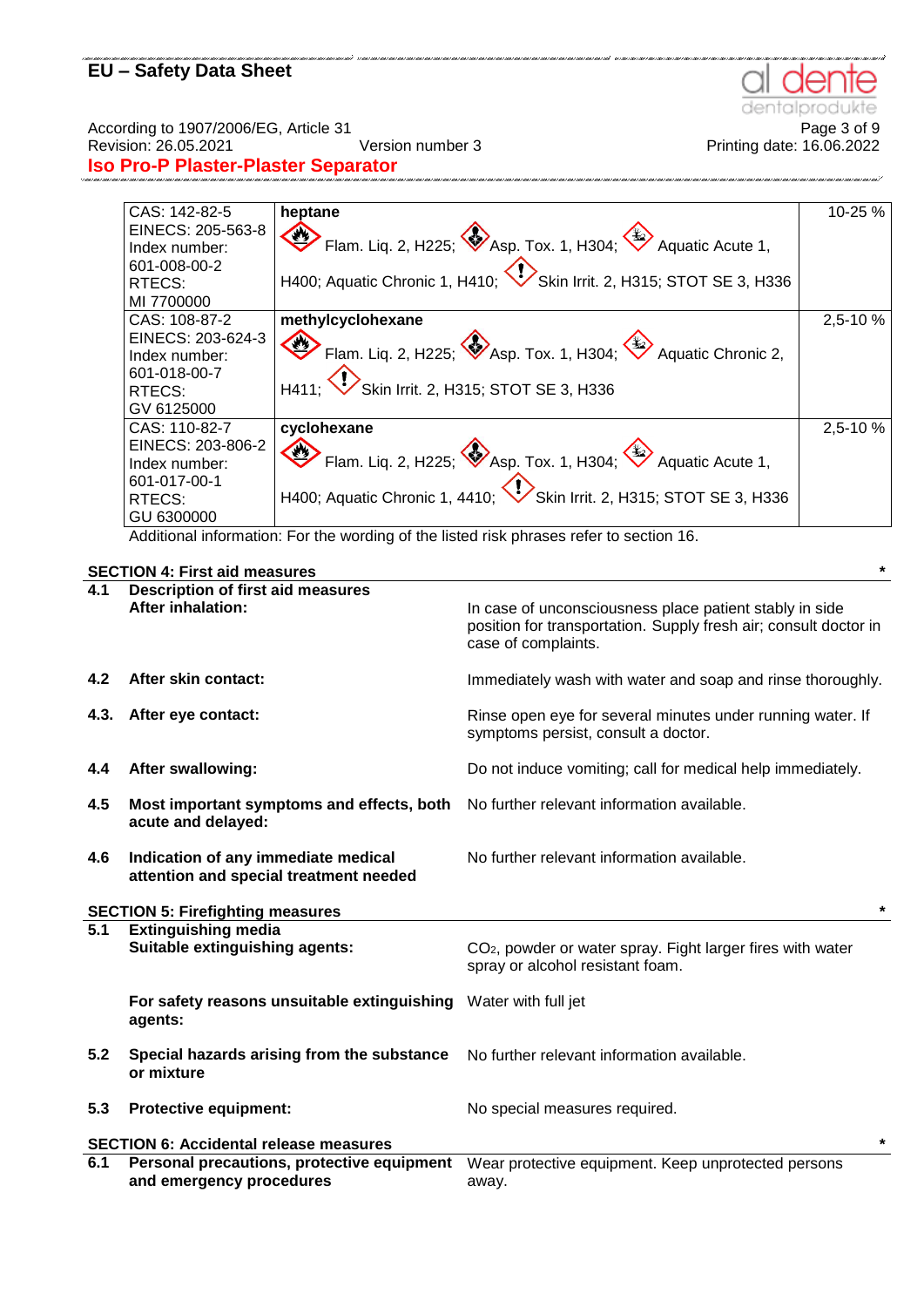According to 1907/2006/EG, Article 31<br>Revision: 26.05.2021 Page 4 of 9<br>Printing date: 16.06.2022 **Iso Pro-P Plaster-Plaster Separator**

| 6.2 | <b>Environmental precautions:</b>                                                  | Inform respective authorities in case of seepage into<br>watercourse or sewage system.                                                                                                   |
|-----|------------------------------------------------------------------------------------|------------------------------------------------------------------------------------------------------------------------------------------------------------------------------------------|
|     |                                                                                    | Do not allow to enter sewers / surface or ground water.                                                                                                                                  |
| 6.3 | Methods and material for containment and<br>cleaning up:                           | Absorb with liquid-binding material (sand, diatomite,<br>universal binders and sawdust).<br>Dispose contaminated material as waste according to item<br>13. Ensure adequate ventilation. |
| 6.4 | <b>Reference to other sections:</b>                                                | See Section 7 for information on safe handling.<br>See Section 8 for information on personal protection<br>equipment. See Section 13 for disposal information.                           |
|     | <b>SECTION 7: Handling and storage</b>                                             | $\star$                                                                                                                                                                                  |
|     | 7.1 Precautions for safe handling                                                  | Store in cool, dry place in tightly closed receptacles.                                                                                                                                  |
|     | Information about fire- and explosion                                              | Keep ignition sources away - Do not smoke.                                                                                                                                               |
|     | protection:                                                                        | Protect against electrostatic charges.                                                                                                                                                   |
| 7.2 | Conditions for safe storage, including any incompatibilities<br>Storage:           |                                                                                                                                                                                          |
|     | Requirements to be met by storerooms and Store in a cool location.<br>receptacles: |                                                                                                                                                                                          |
|     | Information about storing in one common<br>storage facility:                       | Not required.                                                                                                                                                                            |
| 7.3 | Further information about storage<br>conditions:                                   | Keep container tightly sealed.<br>Store in cool, dry conditions in well-sealed receptacles.                                                                                              |
|     | Specific end use(s)                                                                | No further relevant information available.                                                                                                                                               |

## **SECTION 8: Exposure controls/personal protection \***

|     | technical facilities: | Additional information about design of<br>No further data; see item 7.  |
|-----|-----------------------|-------------------------------------------------------------------------|
| 8.1 |                       | Ingredients with limit values that require monitoring at the workplace: |
|     | 67-63-0 propan-2-ol   |                                                                         |
|     | WEL                   | Short-term value: 1250 mg/m <sup>3</sup> , 500 ppm                      |
|     |                       | Long-term value: 999 mg/m <sup>3</sup> , 400 ppm                        |
|     | 142-82-5 heptane      |                                                                         |
|     | <b>WEL</b>            | Long-term value: 500 ppm                                                |
|     | 110-82-7 cyclohexane  |                                                                         |
|     | <b>WEL</b>            | Short-term value: 1050 mg/m <sup>3</sup> , 300 ppm                      |
|     |                       | Long-term value: 350 mg/m <sup>3</sup> , 100 ppm                        |

Additional information: The lists valid during the making were used as basis.

8.2 Personal protective equipment: General protective and hygienic measures: Keep away from foodstuffs, beverages and feed. Immediately remove all soiled and contaminated clothing. Wash hands before breaks and at the end of work. Avoid contact with the eyes and skin. Respiratory protection: Not necessary if room is well-ventilated.



Printing date: 16.06.2022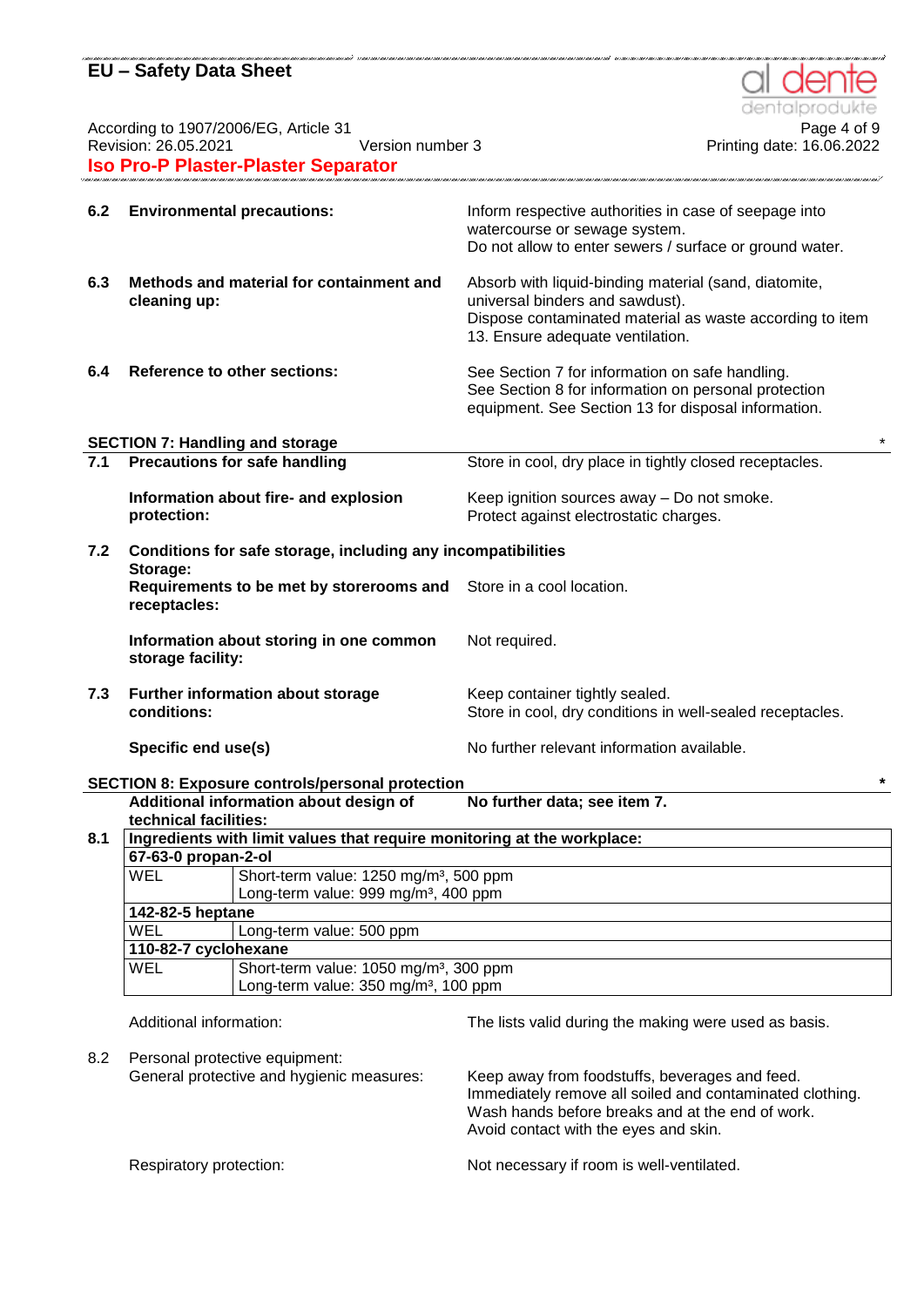According to 1907/2006/EG, Article 31 **Page 5 of 9** Page 5 of 9 Revision: 26.05.2021 Version number 3 Printing date: 16.06.2022 **Iso Pro-P Plaster-Plaster Separator**

### **Protection of hands:**



Protective gloves. The glove material has to be impermeable and resistant to the product the substance the preparation. Selection of the glove material on consideration of the penetration times, rates of diffusion and the degradation.

**Material of gloves:** The selection of suitable gloves does not only depend on the material, but also on further marks of quality and varies from manufacturer to manufacturer. As the product is a preparation of several substances, the resistance of the glove material cannot be calculated in advance and has therefore to be checked prior to the application.

**For the permanent contact in work areas without heightened risk of injury (e.g. Laboratory) gloves made of the following material are suitable:**

**Penetration time of glove material:** The exact break through time has to be found out by the manufacturer of the protective gloves and has to be observed.

> Chloroprene rubber, CR Fluorocarbon rubber (Viton)

**As protection from splashes gloves made of**  Nitrile rubber, NBR. **the following materials are suitable:**

**Eye protection:**



Tightly sealed goggles.

## **SECTION 9: Physical and chemical properties** \*

| 9.1 | Information on basic physical and chemical<br>properties |                 |
|-----|----------------------------------------------------------|-----------------|
|     | <b>General information:</b>                              |                 |
|     | Appearance:                                              |                 |
|     | Form:                                                    | <b>Fluid</b>    |
|     | Colour:                                                  | Clear           |
|     | Odour:                                                   | Chara           |
|     | Odour threshold:                                         | Not de          |
|     | pH-value:                                                | Not de          |
|     | <b>Change in condition:</b>                              |                 |
|     | <b>Boiling point / Boiling range:</b>                    | $78^{\circ}$ C  |
|     | <b>Flash point:</b>                                      | $-9^{\circ}$ C  |
|     | Flammability (solid, gaseous):                           | Not ap          |
|     | Ignition temperature:                                    | $215^{\circ}$ C |
|     | <b>Decomposition temperature:</b>                        | Not de          |
|     | Self-igniting:                                           | Produ           |
|     | Danger of explosion:                                     | Produ<br>air/va |

**Explosion limits: Lower:** 1,1 Vol % **Upper:** 12,0 Vol % **Vapour pressure at 20 °C:** 48 hPa **Density at 20°C:** 0,74 g/cm<sup>3</sup> **Relative density:** Not determined.

Fluid Clear **Odour:** Characteristic Not determined. Not determined.

Not applicable. Not determined. **Self-igniting:** Product is not self-igniting. Product is not explosive. However, formation of explosive air/ vapour mixtures are possible.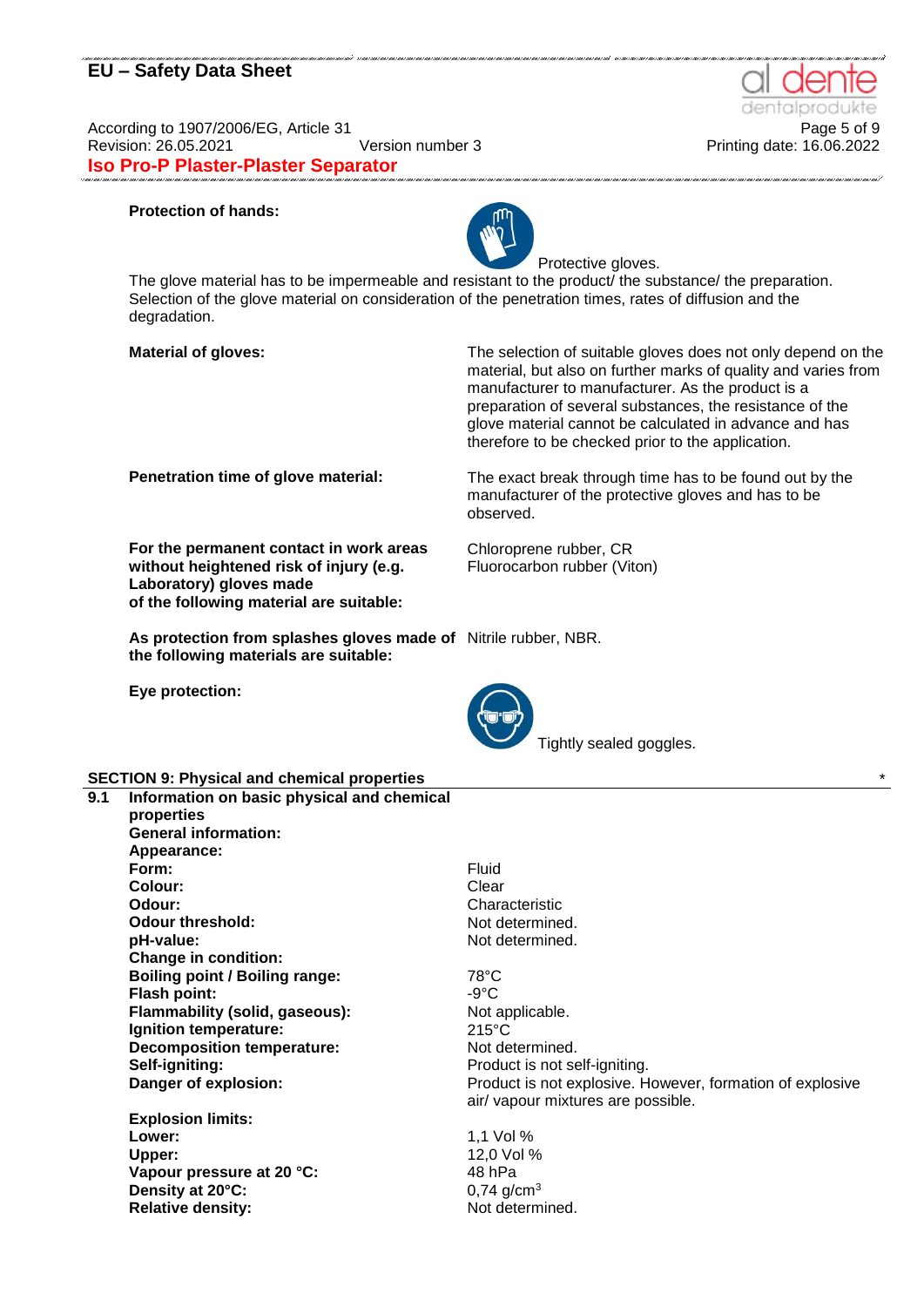**Iso Pro-P Plaster-Plaster Separator**

|     | Vapour density:                             | Not determined.                                       |         |
|-----|---------------------------------------------|-------------------------------------------------------|---------|
|     | <b>Evaporation rate:</b>                    | Not determined.                                       |         |
|     | Solubility in / miscibility with water:     | Not miscible or difficult to mix.                     |         |
|     | Partition coefficient (n-octanol/water):    | Not determined.                                       |         |
|     | <b>Viscosity:</b>                           |                                                       |         |
|     | Dynamic:                                    | Not determined.                                       |         |
|     | Kinematic:                                  | Not determined.                                       |         |
|     | <b>Solvent content:</b>                     |                                                       |         |
|     | <b>Organic solvents:</b>                    | >70%                                                  |         |
|     | Water:                                      | $0\%$                                                 |         |
|     | VOC (EC):                                   | 78 %                                                  |         |
|     |                                             |                                                       |         |
| 9.2 | <b>Other information:</b>                   | No further relevant information available.            |         |
|     |                                             |                                                       |         |
|     | <b>SECTION 10: Stability and reactivity</b> |                                                       | $\star$ |
|     | 10.1 Reactivity:                            | No further relevant information available.            |         |
|     |                                             |                                                       |         |
|     | 10.2 Chemical stability                     |                                                       |         |
|     | Thermal decomposition / conditions to be    | No decomposition if used according to specifications. |         |
|     | avoided:                                    |                                                       |         |
|     |                                             |                                                       |         |
|     | 10.2 Possibility of hazardous reactions:    | No dangerous reactions known.                         |         |
|     |                                             |                                                       |         |
|     | 10.3 Conditions to avoid:                   | No further relevant information available.            |         |
|     |                                             |                                                       |         |
|     | 10.4 Incompatible materials:                | No further relevant information available.            |         |
|     |                                             |                                                       |         |
|     | 10.5 Hazardous decomposition products:      | No dangerous decomposition products known.            |         |
|     |                                             |                                                       |         |

## **SECTION 11: Toxicological information** \*

#### **11.1 Acute toxicity:**

| LD/LC50 values relevant for classification: |          |                         |  |
|---------------------------------------------|----------|-------------------------|--|
| 67-63-0 propan-2-ol                         |          |                         |  |
| Oral                                        | LD50     | 5045 mg/kg (rat)        |  |
| Dermal                                      | LD50     | 12800 mg/kg (rabbit)    |  |
| Inhalative                                  | LC50/4 h | $30 \text{ mg/l}$ (rat) |  |
| 108-87-2 methylcyclohexane                  |          |                         |  |
| Oral                                        | LD50     | 2250 mg/kg (mouse)      |  |
| 110-82-7 cyclohexane                        |          |                         |  |
| Oral                                        | LD50     | 12705 mg/kg (rat)       |  |

| <b>Primary irritant effect:</b><br><b>Skin corrosion/irritation:</b>                                                                                      | Causes skin irritation.                                              |
|-----------------------------------------------------------------------------------------------------------------------------------------------------------|----------------------------------------------------------------------|
| Serious eye damage/irritation:                                                                                                                            | Causes serious eye irritation.                                       |
| <b>Respiratory or skin sensitisation:</b>                                                                                                                 | Based on available data, the classification criteria are not<br>met. |
| <b>Additional toxicological information:</b><br><b>CMR</b> effects (carcinogenity, mutagenicity and toxicity for reproduction)<br>Germ cell mutagenicity: | Based on available data, the classification criteria are not<br>met. |
| <b>Carcinogenicity:</b>                                                                                                                                   | Based on available data, the classification criteria are not<br>met. |





According to 1907/2006/EG, Article 31<br>Printing date: 16.05.2021 <br>Printing date: 16.06.2022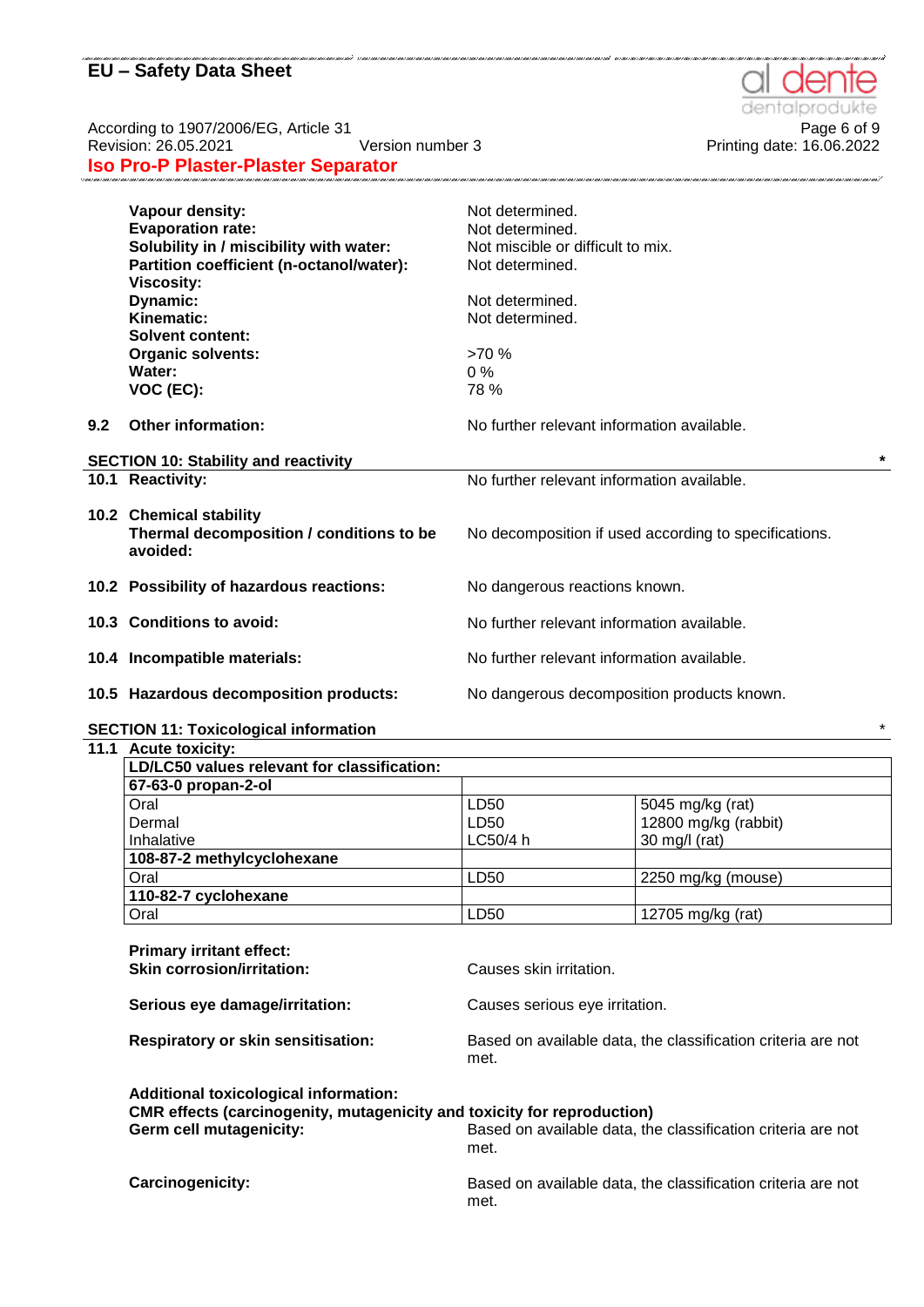According to 1907/2006/EG, Article 31<br>Printing date: 16.05.2021 Persion 1907/2006/EG, Article 31<br>Printing date: 16.06.2022 **Iso Pro-P Plaster-Plaster Separator**

| <b>Reproductive toxicity:</b>                                      | Based on available data, the classification criteria are not<br>met.                                                                                                                                                                                             |
|--------------------------------------------------------------------|------------------------------------------------------------------------------------------------------------------------------------------------------------------------------------------------------------------------------------------------------------------|
| <b>STOT-single exposure:</b>                                       | Based on available data, the classification criteria are not<br>met.                                                                                                                                                                                             |
| <b>STOT-repeated exposure:</b>                                     | Based on available data, the classification criteria are not<br>met.                                                                                                                                                                                             |
| <b>Aspiration hazard:</b>                                          | May be fatal if swallowed and enters airways.                                                                                                                                                                                                                    |
| <b>SECTION 12: Ecological information</b>                          |                                                                                                                                                                                                                                                                  |
| 12.1 Toxicity<br><b>Aquatic toxicity:</b>                          | No further relevant information available.                                                                                                                                                                                                                       |
| 12.2 Persistence and degradability:                                | No further relevant information available.                                                                                                                                                                                                                       |
| 12.3 Bioaccumulative potential:                                    | No further relevant information available.                                                                                                                                                                                                                       |
| 12.4 Mobility in soil:<br><b>Ecotoxical effects:</b>               | No further relevant information available.                                                                                                                                                                                                                       |
| Remark:                                                            | Very toxic for fish.                                                                                                                                                                                                                                             |
| <b>Additional ecological information:</b><br><b>General notes:</b> | Water hazard class 2 (German Regulation) (Self-<br>assessment): hazardous for water. Do not allow product to<br>reach ground water, water course or sewage system. Also<br>poisonous for fish and plankton in water bodies. Very toxic<br>for aquatic organisms. |
| 12.5 Results of PBT and vPvB assessment:<br>PBT:<br>vPvB:          | Not applicable.<br>Not applicable.                                                                                                                                                                                                                               |
| 12.6 Other adverse effects:                                        | No further relevant information available.                                                                                                                                                                                                                       |
| <b>SECTION 13: Disposal considerations</b>                         |                                                                                                                                                                                                                                                                  |
| 13.1 Product -                                                     | Must not be disposed together with the household garbage.                                                                                                                                                                                                        |
| <b>Recommendation:</b>                                             | Do not allow product to reach sewage system.                                                                                                                                                                                                                     |
| European waste catalogue:                                          |                                                                                                                                                                                                                                                                  |
| 07.00.00                                                           | WASTES FROM ORGANIC CHEMICAL PROZESSES                                                                                                                                                                                                                           |

| 107000 | WASTES FROM ORGANIC CHEMICAL PROZESSES                                     |
|--------|----------------------------------------------------------------------------|
| 070700 | Wastes from the MFSU of fine chemicals and chemical products not otherwise |
|        | specified.                                                                 |
| 070704 | other organic solvents, washing liquids and mother liquors                 |
|        |                                                                            |

Uncleaned packaging – Recommendation:

Disposal off according to official regulations.

**SECTION 14: Transport information \***

**14.1 UN-Number**

**ADR, IMDG, IATA** UN1993



Printing date: 16.06.2022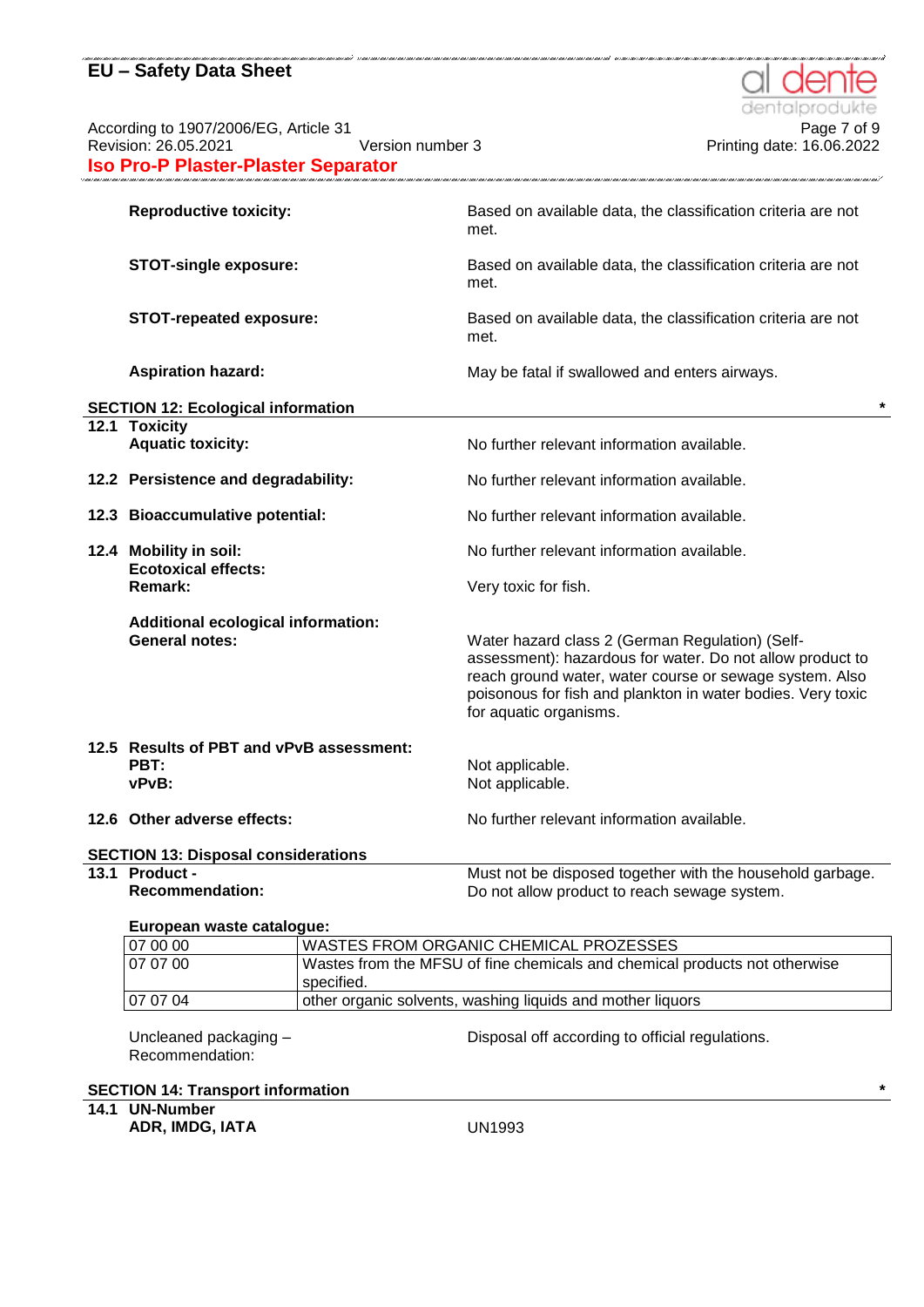According to 1907/2006/EG, Article 31<br>Printing date: 16.05.2021 <br>Printing date: 16.06.2022 **Iso Pro-P Plaster-Plaster Separator**

|      | 14.2 UN proper shipping name<br><b>ADR</b>                                                                                        | 1993 FLA MM ABLE LIQUID, N. O. S. (HEPTANE S,<br>ISOPROPANOL (ISOPROPYL ALCOHOL))                                           |
|------|-----------------------------------------------------------------------------------------------------------------------------------|-----------------------------------------------------------------------------------------------------------------------------|
|      | <b>IMDG, IATA</b>                                                                                                                 | FLAMMABLE LIQUID, N.O.S. (HEPTANES,<br>ISOPROPANOL (ISOPROPYL ALCOHOL))                                                     |
|      | 14.3 Transport hazard class:<br>ADR:<br>O                                                                                         |                                                                                                                             |
|      | Class:<br>Label:                                                                                                                  | 3 Flammable liquids.<br>3                                                                                                   |
|      | <b>IMDG, IATA</b><br>O                                                                                                            |                                                                                                                             |
|      | Class:<br>Label:<br>ADR, IMDG, IATA                                                                                               | 3 Flammable liquids.<br>3                                                                                                   |
|      | 14.4 Packaging group:                                                                                                             | $\mathbf{I}$                                                                                                                |
|      | 14.5 Environmental hazards:<br><b>Marine pollutant:</b><br><b>Special marking (ADR):</b>                                          | No.<br>Symbol (fish and tree)                                                                                               |
|      | 14.6 Special precautions for user<br>Danger code (Kemler):<br><b>EMS Number:</b>                                                  | Warning: Flammable liquids.<br>33<br>$F-E, S-E$                                                                             |
|      | 14.7 Transport in bulk according to Annex II<br>ofMARPOL73/78 and the IBC Code:                                                   | Not applicable.                                                                                                             |
|      | <b>Transport/Additional information:</b><br><b>ADR</b>                                                                            |                                                                                                                             |
|      | <b>Excepted quantities (EQ):</b><br><b>Limited quantities (LQ)</b><br><b>Transport category</b><br><b>Tunnel restriction code</b> | E <sub>2</sub><br>1L<br>$\overline{2}$<br>D/E                                                                               |
|      | <b>UN</b> "Model Regulation":                                                                                                     | UN1993, FLAMMABLE LIQUID, N.O.S., 3, II                                                                                     |
|      | <b>SECTION 15: Regulatory information</b>                                                                                         |                                                                                                                             |
| 15.1 | Labelling according to Regulation (EC) No<br>1272/2008:                                                                           | Safety, health and environmental regulations/legislation specific for the substance or mixture<br><b>GHS label elements</b> |
|      | Directive 2012/18/EU<br>REGULATION (EC) No 1907/2006 ANNEX                                                                        | Conditions of restriction: 3, 57                                                                                            |

**XVII:**

15.2 Chemical safety assessment: A Chemical Safety Assessment has not been carried out.



Printing date: 16.06.2022